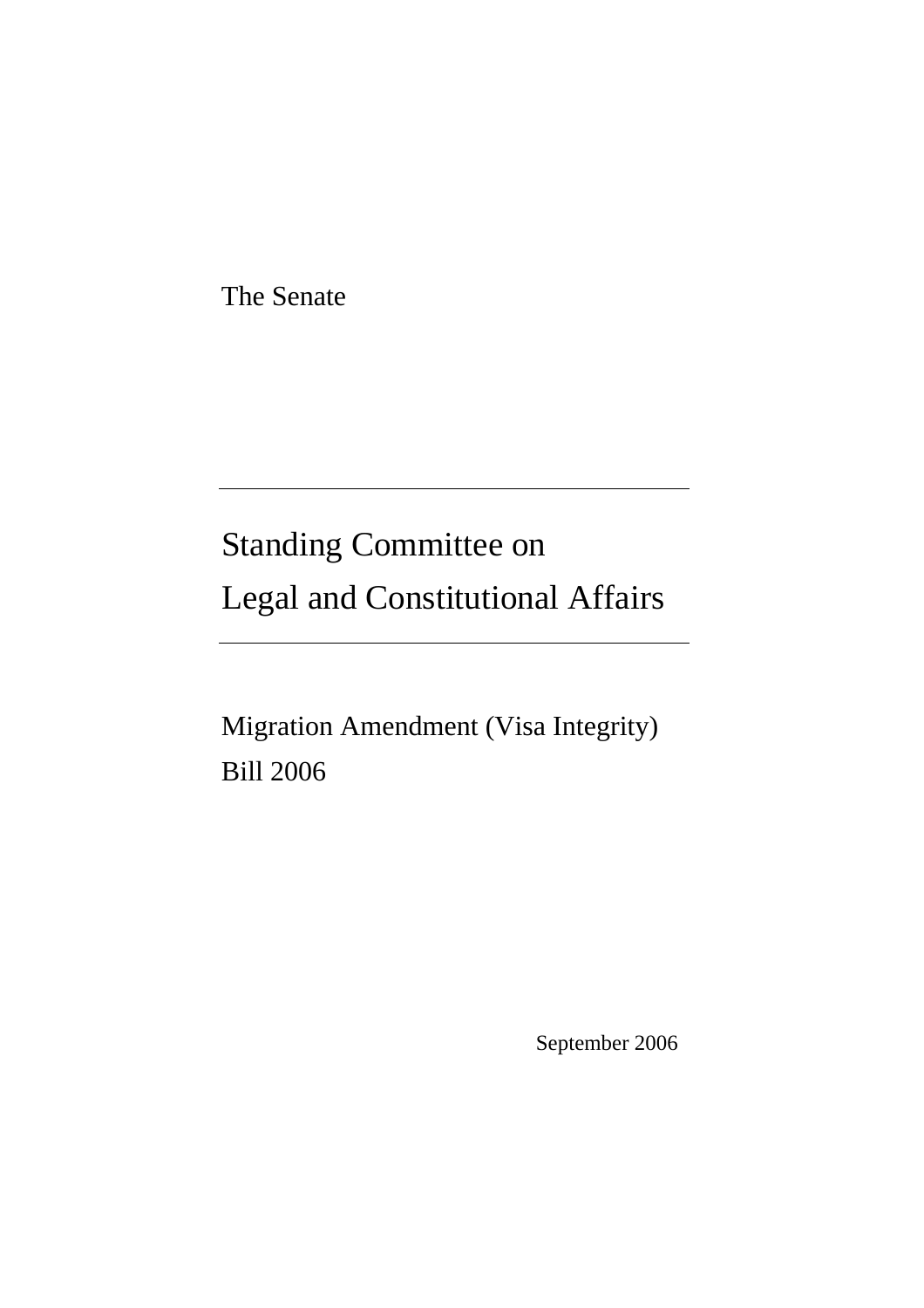© Commonwealth of Australia 2006

ISBN 0 642 71704 4

This document was printed by the Senate Printing Unit, Department of the Senate, Parliament House, Canberra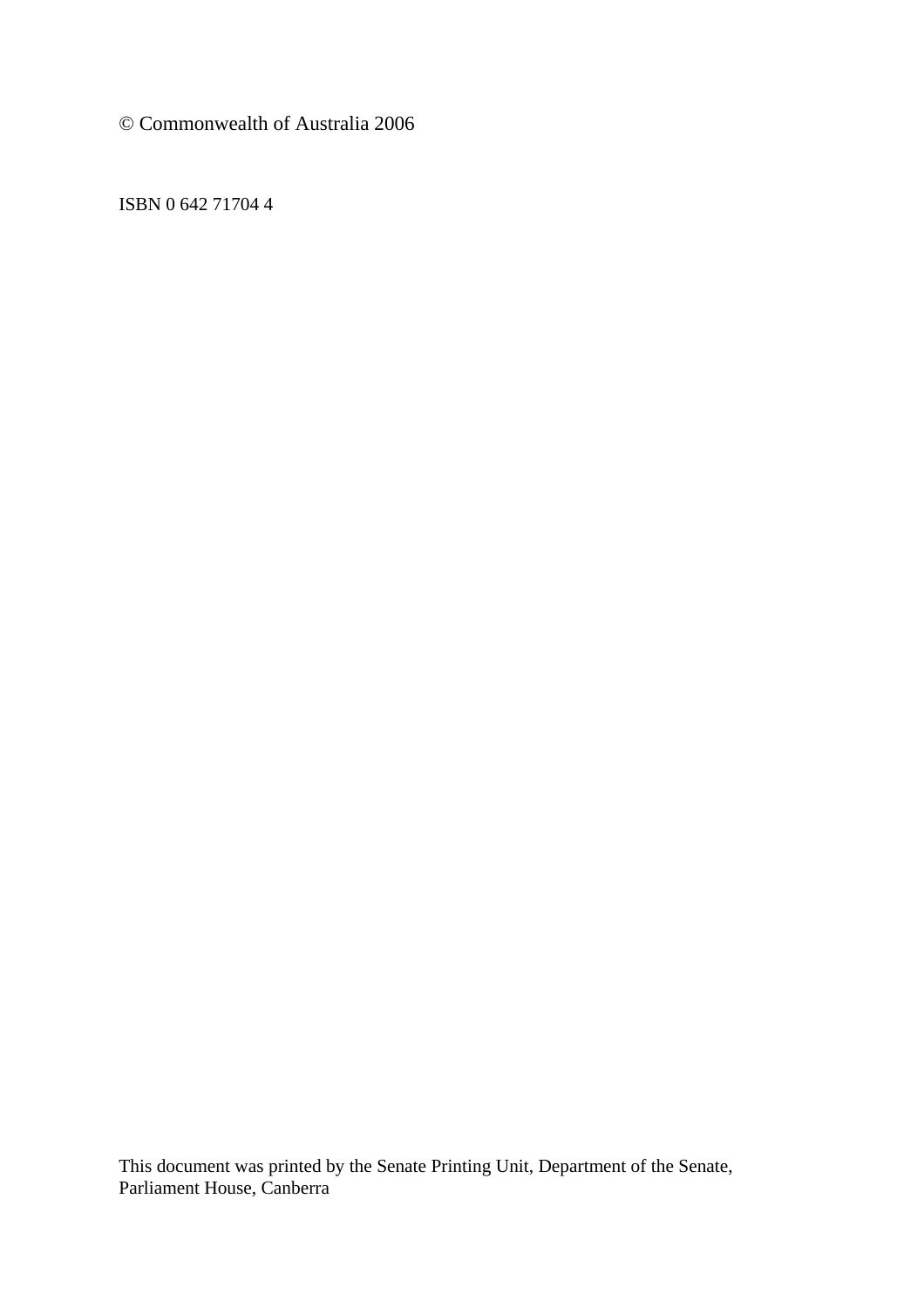#### **MEMBERS OF THE COMMITTEE**

#### **Members**

Senator Marise Payne, **Chair**, LP, NSW Senator Patricia Crossin, **Deputy Chair**, ALP, NT Senator Andrew Bartlett, AD, QLD Senator George Brandis, LP, QLD Senator Linda Kirk, ALP, SA Senator Joseph Ludwig, ALP, QLD Senator Nigel Scullion, CLP, NT Senator Russell Trood, LP, QLD

**Secretariat**  Ms Julie Dennett Acting Secretary

Ms Ann Palmer Senior Research Officer Ms Julie Connor Executive Assistant

Suite S1.61 T: (02) 6277 3560 E: [legcon.sen@aph.gov.au](mailto:fpa.sen@aph.gov.au) Parliament House F: (02) 6277 5794 W: www.aph.gov.au/senate legal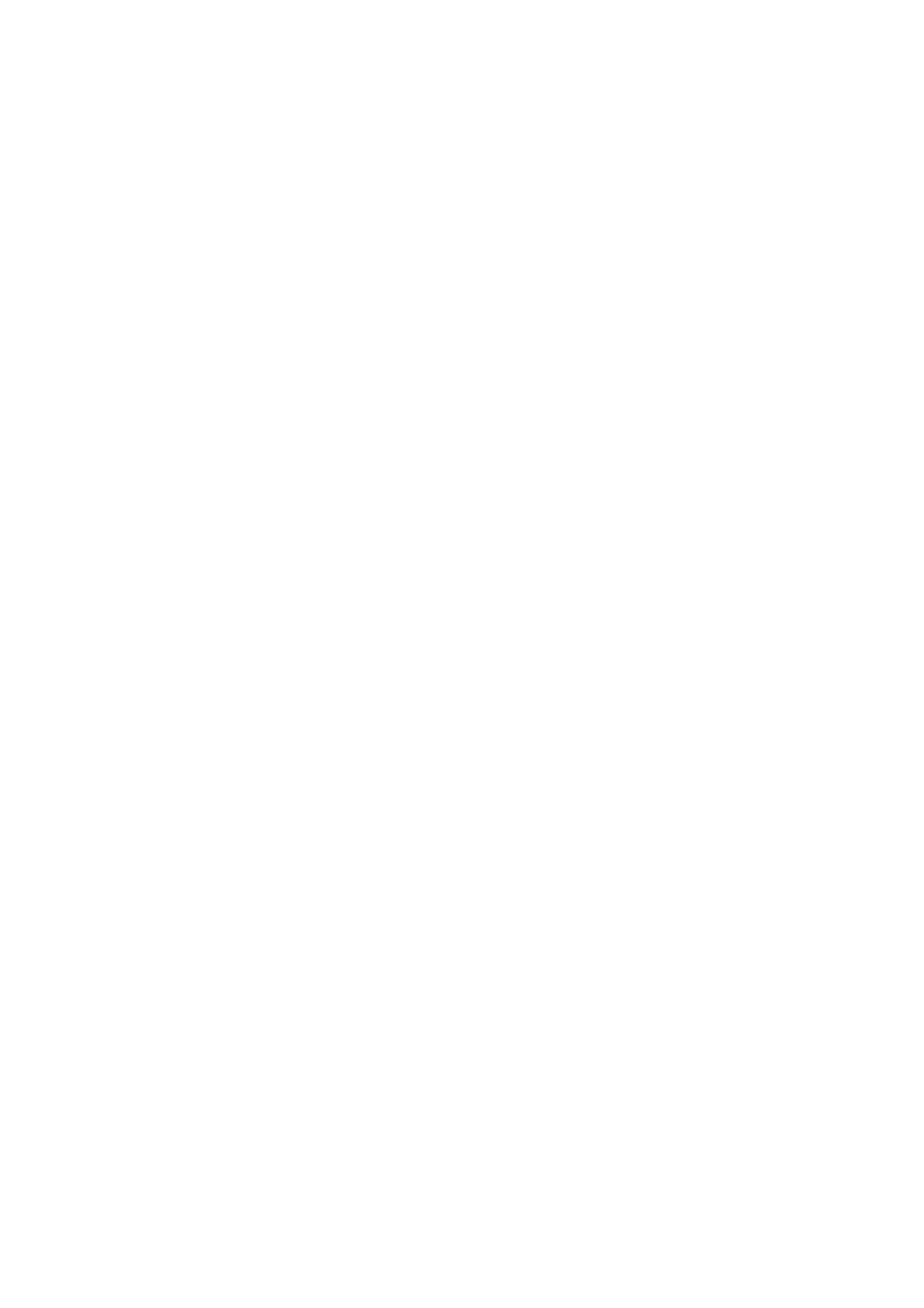## **TABLE OF CONTENTS**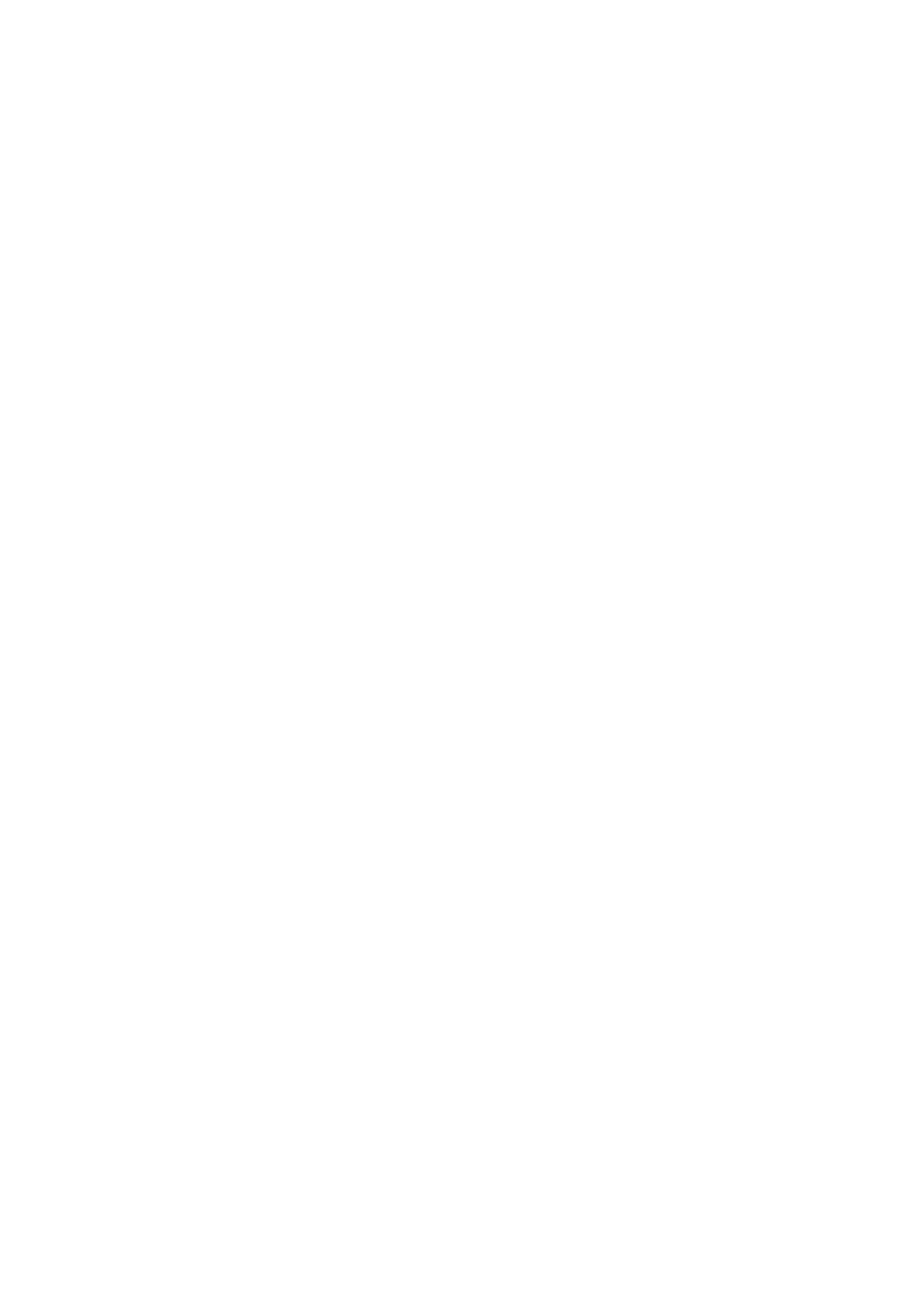## **ABBREVIATIONS**

| 2002 Report          | Senate Legal and Constitutional Legislation<br>Committee, Provisions of the Migration Legislation<br>Amendment Bill (No. 1) 2002, June 2002. |
|----------------------|----------------------------------------------------------------------------------------------------------------------------------------------|
| <b>ALHR</b>          | <b>Australian Lawyers for Human Rights</b>                                                                                                   |
| Amnesty              | <b>Amnesty International Australia</b>                                                                                                       |
| Bill                 | Migration Amendment (Visa Integrity) Bill 2006                                                                                               |
| <b>Bills Digest</b>  | S Harris Rimmer, 'Migration Amendment (Visa<br>Integrity) Bill 2006', Parliamentary Library Bills<br>Digest No. 2, 26 July 2006              |
| Department           | Department of Immigration and Multicultural Affairs                                                                                          |
| EM                   | <b>Explanatory Memorandum</b>                                                                                                                |
| <b>Migration Act</b> | Migration Act 1958                                                                                                                           |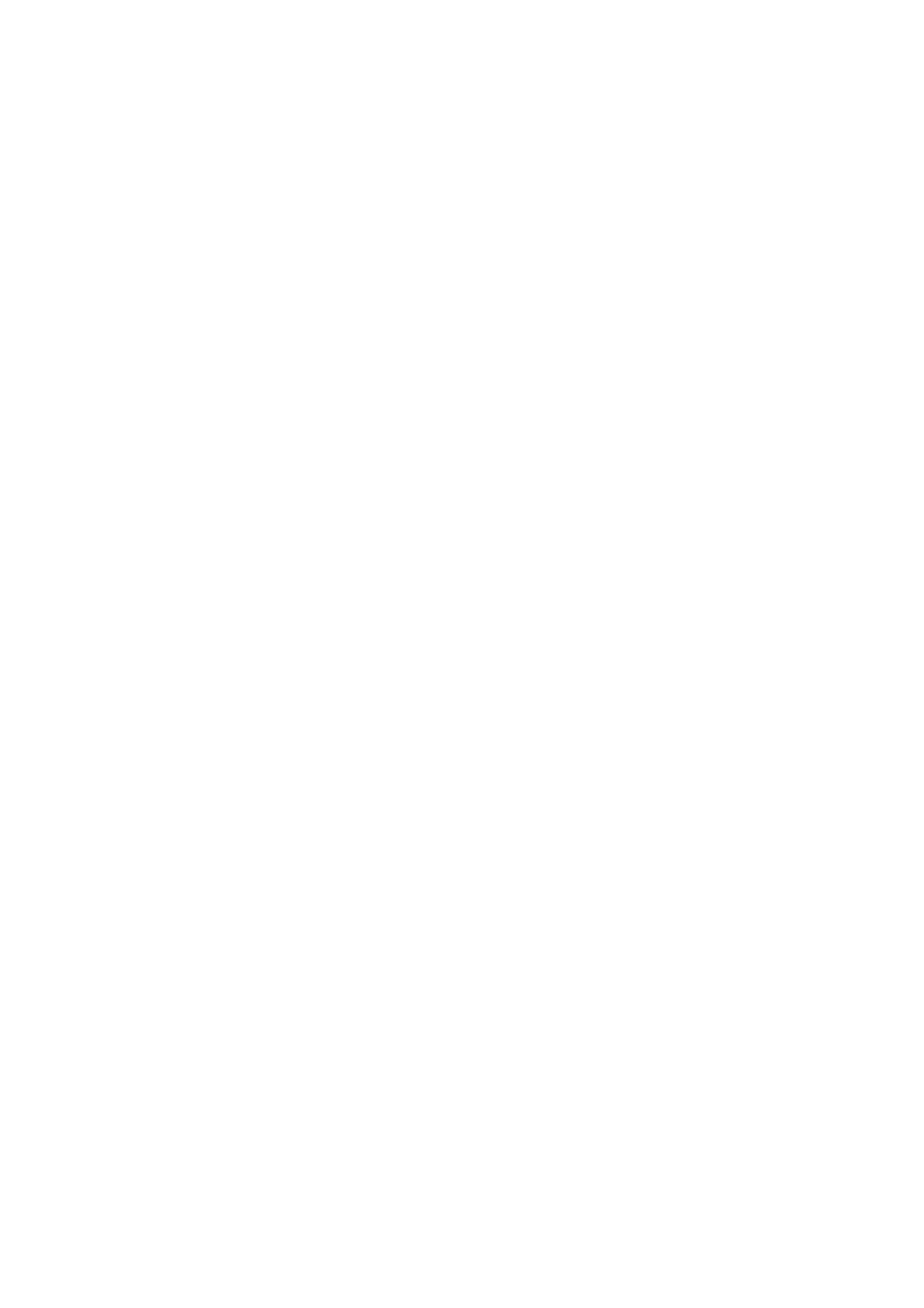## **RECOMMENDATIONS**

**Recommendation 1**

**3.21 The committee recommends that subsection 48(3) of the Bill be amended to include a statement that section 48 applies only to onshore visa applications.**

**Recommendation 2** 

**3.23 Subject to the above recommendation, the committee recommends that the Senate pass the Bill.**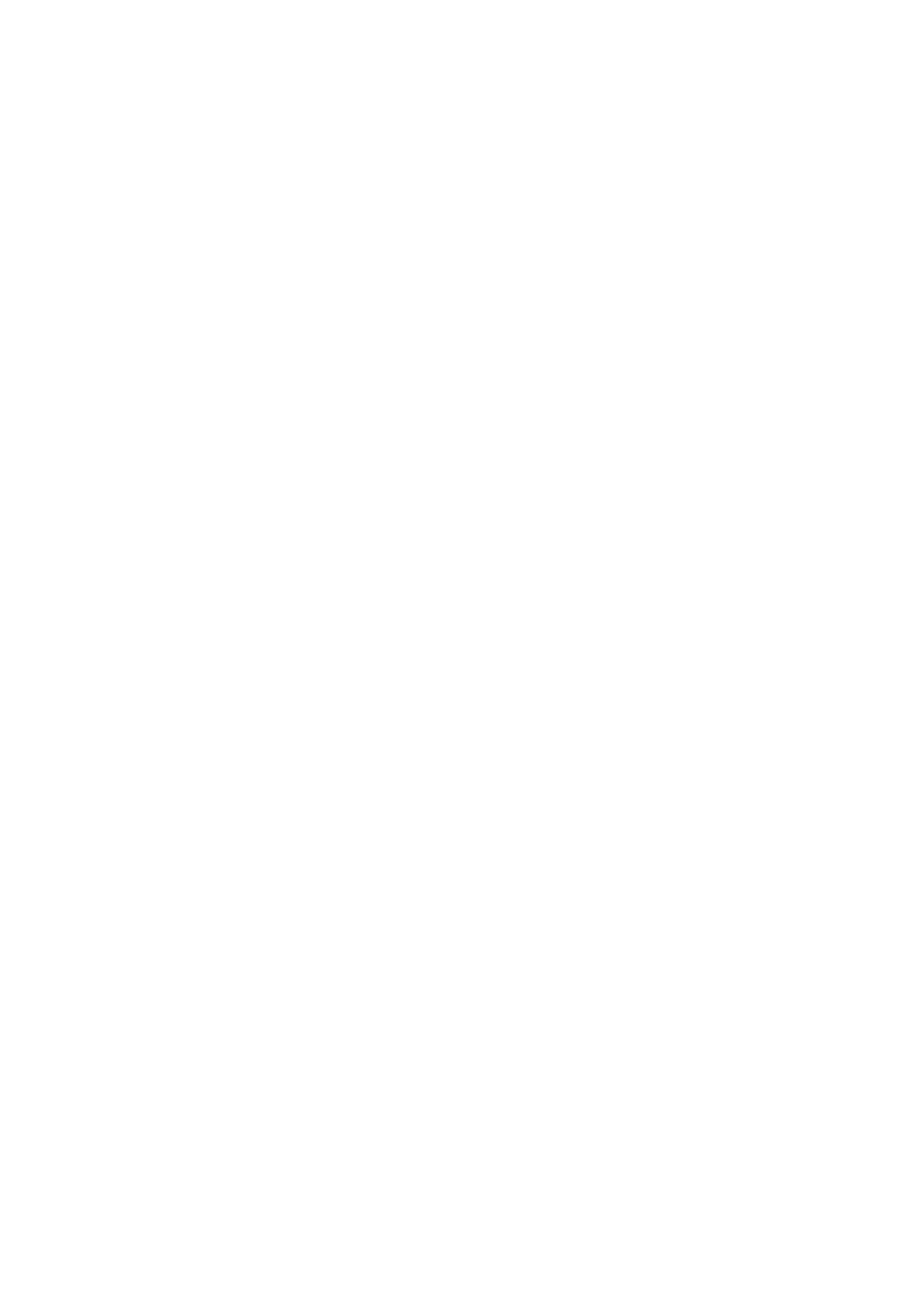## **CHAPTER 1**

### **INTRODUCTION**

#### **Background**

1.1 On 9 August 2006, the Senate referred the provisions of the Migration Amendment (Visa Integrity) Bill 2006 to the Senate Legal and Constitutional Legislation Committee for inquiry and report by 11 September 2006.

1.2 The Migration Amendment (Visa Integrity) Bill 2006 proposes to amend the *Migration Act 1958* to:

- provide certainty in relation to the immigration clearance and immigration status of non-citizen children born in Australia;
- harmonise certain offence provisions with the Criminal Code;
- amend section 269 to ensure that a security may be imposed for compliance with visa conditions before grant; and
- clarify certain provisions in relation to Bridging Visas to:
	- ensure that a person who leaves and re-enters Australia on a Bridging Visa B cannot avoid the provisions of section 48; and
	- ensure that a Bridging Visa which ceases when an event occurs will cease the moment the event occurs rather than at the end of that day. $<sup>1</sup>$ </sup>

1.3 The Bill revives some of the provisions of the Migration Legislation Amendment Bill (No. 1) 2002 (see Schedules 1, 2, 5 and 6 of that Bill), on which the committee has previously reported.<sup>2</sup>

#### **Conduct of the inquiry**

1.4 The committee advertised the inquiry in *The Australian* newspaper on 16 and 30 August 2006, and invited submissions by 21 August 2006. Details of the inquiry, the Bill, and associated documents were placed on the committee's website. The committee also wrote to 10 organisations and individuals.

1.5 The committee received 4 submissions which are listed at Appendix 1. Submissions were placed on the committee's website for ease of access by the public.

<span id="page-10-0"></span><sup>1</sup> Explanatory memorandum, p. 2.

<span id="page-10-1"></span><sup>2</sup> Senate Legal and Constitutional Legislation Committee, *Provisions of the Migration Legislation Amendment Bill (No. 1) 2002*, June 2002 (2002 Report). Available at: [http://www.aph.gov.au/Senate/committee/legcon\\_ctte/completed\\_inquiries/2002-](http://www.aph.gov.au/Senate/committee/legcon_ctte/completed_inquiries/2002-04/migration_no1/report/report.pdf) [04/migration\\_no1/report/report.pdf](http://www.aph.gov.au/Senate/committee/legcon_ctte/completed_inquiries/2002-04/migration_no1/report/report.pdf).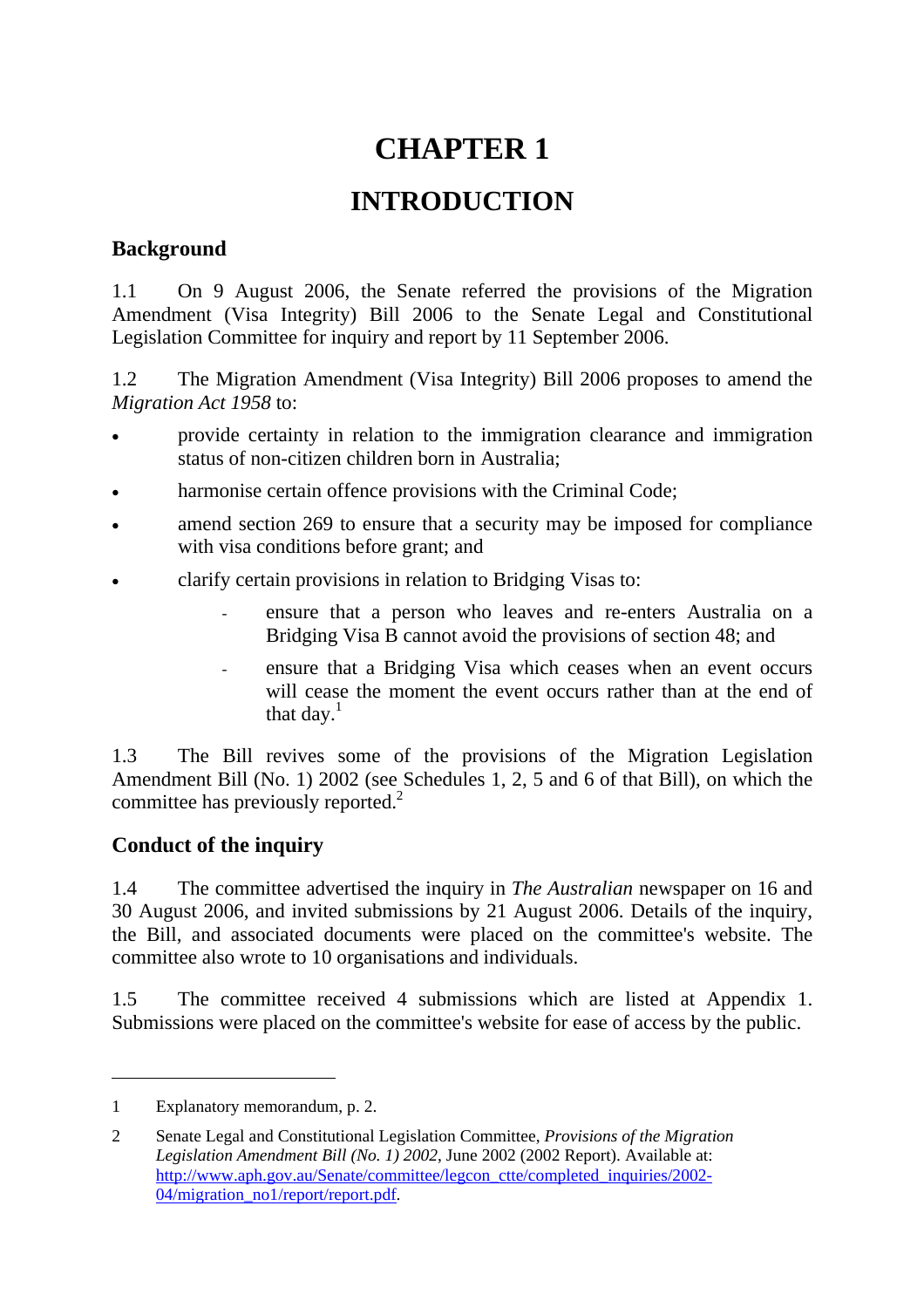#### **Acknowledgement**

1.6 The committee thanks those organisations and individuals who made submissions.

#### **Note on references**

1.7 References in this report are to individual submissions as received by the committee, not to a bound volume.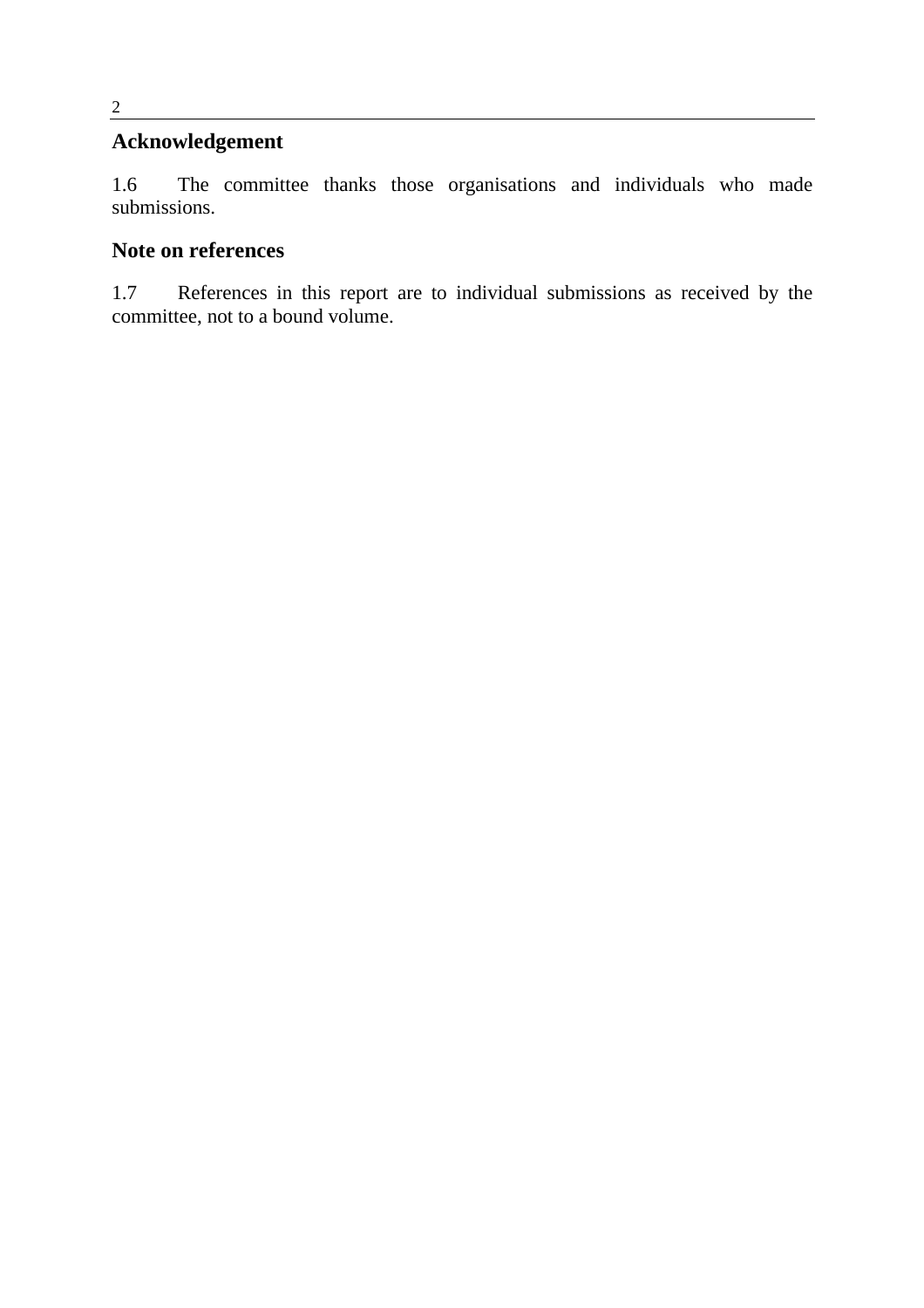### **CHAPTER 2**

### **OVERVIEW OF THE BILL**

#### **Main Provisions**

#### *Schedule 1 - Immigration clearance of child born in Australia to non-citizen parents*

2.1 Section 172 of the *Migration Act 1958* (Migration Act) indicates several ways in which a non-citizen can be immigration cleared and be lawfully free to move about in the Australian community. First, he or she enters Australia with a visa at a port, provides any required information to the clearance officer and, not being in immigration detention, leaves with the permission of that officer. Secondly, he or she enters Australia otherwise than at a port but with a visa, provides any required information to the clearance officer at a prescribed place and, not being in immigration detention, leaves with the permission of that officer. Thirdly, he or she is refused, or bypasses, immigration clearance and is subsequently granted a substantive  $v$ isa $1$ 

2.2 Section 10 of the Migration Act provides that a non-citizen child born in the migration zone is taken to have entered Australia when he or she was born. Theoretically, this means that the child should have been immigration cleared at birth if he or she is to be left free in the community. The amendment in item 1 of Schedule 1 inserts a new provision, paragraph 172(1)(ba), which provides that such a child is immigration cleared if a parent was immigration cleared on last entry into Australia.<sup>[2](#page-12-1)</sup>

2.3 Section 173 of the Migration Act provides that if the holder of a visa enters Australia in a way that contravenes section 43 of the Migration Act, the visa ceases to be in effect. Section 43 provides that visa holders must enter at a port or on a precleared flight.<sup>3</sup>

2.4 Under section 78 of the Migration Act, a non-citizen child born in Australia is taken to have been granted a visa if, at the time of his or her birth, at least one of the child's parents holds a visa. This non-citizen child is taken to have been granted the same visa as his or her parents. On a literal interpretation of section 173, a non-citizen child's visa taken to have been granted under section 78 would *appear* to cease when the child enters Australia under section 10 in a way that 'contravenes' section 43 (i.e. by birth). $4$ 

<span id="page-12-2"></span>3 EM, p. 5.

 $\overline{a}$ 

<span id="page-12-3"></span>4 EM, p. 5.

<span id="page-12-0"></span><sup>1 2002</sup> Report, p. 2.

<span id="page-12-1"></span><sup>2 2002</sup> Report, p. 2.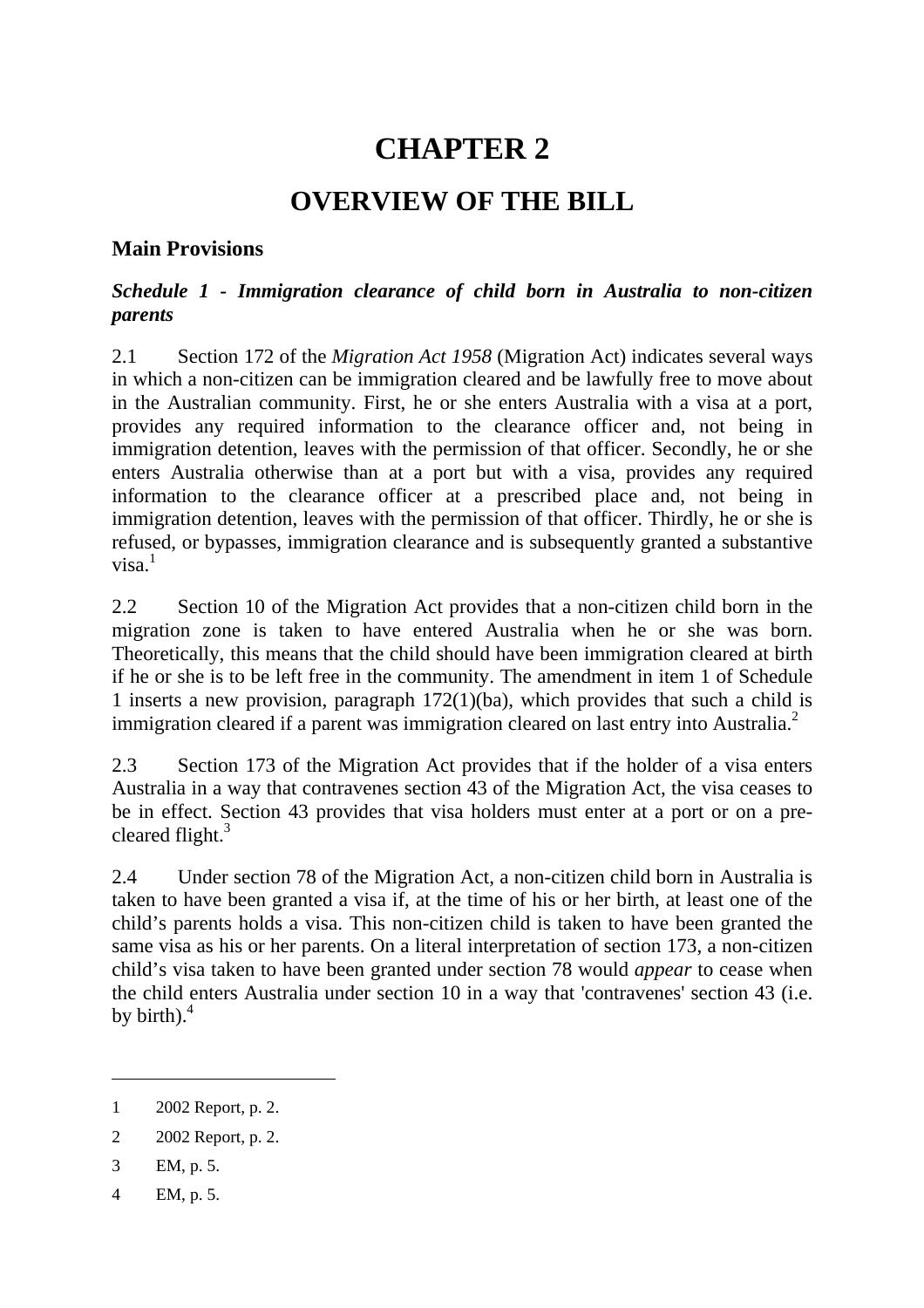2.5 Item 5 of Schedule 1 inserts a new subsection 173(2) that puts it beyond doubt that a non-citizen child born in Australia who, under section 78, is taken to have been granted a visa or visas at the time of his or her birth, is not to be taken to have entered Australia in a way that contravenes section 43 of the Migration Act such that the visa taken to have been granted at birth ceases to be in effect at the same time.<sup>[5](#page-13-0)</sup>

2.6 Items 1 and 5 of Schedule 1 apply to non-citizen children born in Australia on or after 1 September 1994 (see items 2 and 6 of Schedule 1). This date corresponds with the amendments to the Migration Act by the *Migration Reform Act 1992*, which introduced:

- the concept of 'immigration clearance' into the Migration Act; and
- the provisions relating to the cessation of visas where the holder fails to enter Australia at a port or on a pre-cleared flight.

#### *Schedule 2 – Criminal Code harmonisation amendments*

*People smuggling offences in sections 229(1), 232(1B) and 232A(2): a reversed onus of proof* 

2.7 The Migration Act contains various offences relating to the 'unlawful' entry of non-citizens into Australia. Whilst it is not an offence for a non-citizen to arrive in Australia without a visa, it is an offence for a person to be involved in bringing such non-citizensto Australia.<sup>6</sup> Sections 229, 232 and 232A create various offences in relation to people smuggling.

2.8 Currently, subsection 229(1) of the Migration Act makes it an offence for the master, owner, agent, charterer and operator of a vessel to bring a non-citizen into Australia unless the non-citizen, when entering Australia, satisfies paragraphs  $229(1)(a)$ ,(b), (c), (d) or (e).<sup>7</sup> Defences to the offence are set out in subsection  $229(5)$ .

2.9 The current wording of the offence in section 229 makes it unclear as to whether the matters in paragraphs 229(1)(a) to (e) constitute issues of *exception* to the offence or are *elements* of the offence. The Explanatory Memorandum states that there are two reasons why paragraphs  $229(1)(a)-(e)$  should be considered elements of the offence:

The existence of the defences in subsection 229(5) implies that the matters in paragraphs  $229(1)(a)$  to (e) are not intended to be exceptions to the offence in subsection 229(1). If those matters were exceptions, they would co-exist with the defences in subsection 229(5), for which the defendant would bear a legal burden. If that were the case, it would be unlikely that a

 $\overline{a}$ 

<span id="page-13-0"></span><sup>5</sup> EM, p. 5.

<span id="page-13-1"></span><sup>6</sup> S. Harris Rimmer, 'Migration Amendment (Visa Integrity) Bill 2006', Parliamentary Library, Bills Digest No. 2, 26 July 2006 (Bills Digest), p. 7.

<span id="page-13-2"></span><sup>7</sup> EM, p. 6.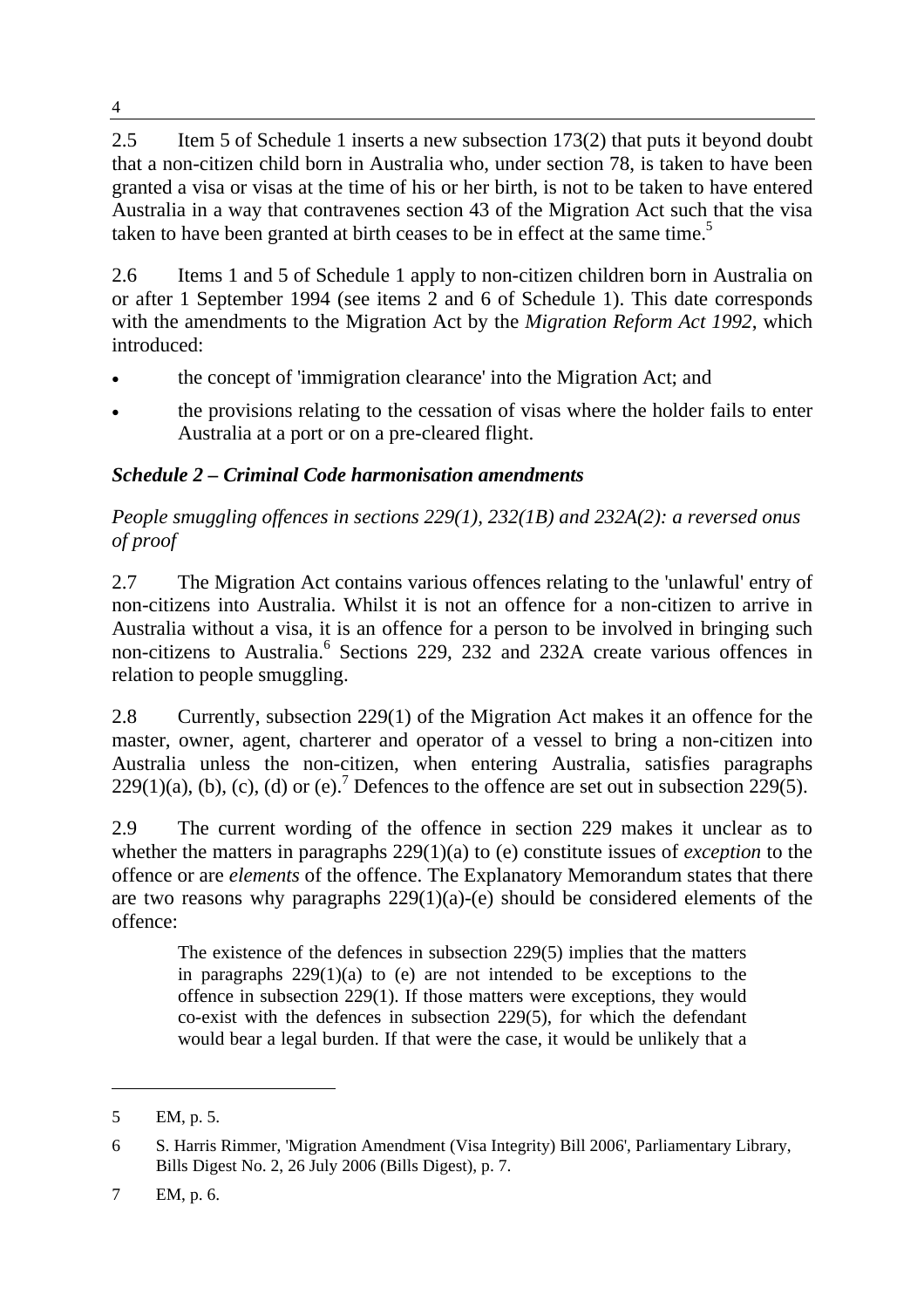defendant would raise the matters in subsection 229(5) because they impose a legal burden (rather than an evidential burden) on the defendant.

If the matters in paragraphs  $229(1)(a)$  to (e) were matters of exception, the subsection 229(1) absolute liability offence would be a very wide offence. This is not intended to be the case. $8$ 

2.10 For these reasons, items 1 and 2 of Schedule 2 amend subsection 229(1) to clarify that the matters in paragraphs 229(1)(a) to (e) are *elements* of the offence in subsection  $229(1)$ .<sup>9</sup>

2.11 An element of each of the offences set out in sections 229, 232 and 232A is that the non-citizen who is being brought into Australia must be a person to whom subsection 42(1) of the Migration Act applies. Subsection 42(1) provides that a person must not travel to Australia without a visa that is in effect. Exceptions to subsection 42(1) are set out in subsections 42(2), 42(2A) and regulations made under subsection 42(3).

2.12 Items 3, 4 and 6 of Schedule 2 make it clear that, in relation to the offences in sections 229(1), 232 and 232A, the defendant bears the evidential burden if establishing that subsection 42(1) does not apply by virtue of the exemptions in subsections 42(2), 42(2A) or regulations made under subsection 42(3).

*People smuggling offence in s 233(1)(a) – strict liability* 

2.13 Existing paragraph 233(1)(a) of the Migration Act establishes another people smuggling offence, making it an offence to 'take any part' in 'the bringing or coming to Australia of a non-citizen under circumstances from which it might reasonably have been inferred that the non-citizen intended to enter Australia in contravention of this Act.' The penalty for contravening this provision is imprisonment for 10 years or 1000 penalty units, or both. $^{10}$  $^{10}$  $^{10}$ 

2.14 Item 7 of Schedule 2 inserts proposed subsection 233(1A), to make it clear that *strict liability* applies to this offence. Strict liability under section 6.1 of the Criminal Code means that (a) there are no fault elements for any of the physical elements of the offence; but (b) the defence of mistake of fact under section 9.2 is available.<sup>11</sup> The Explanatory Memorandum states that this amendment is necessary to *restore* the application of strict liability to this offence:

<span id="page-14-0"></span><sup>8</sup> EM, p. 6. Absolute liability as set out by section 6.2 of the Criminal Code means that (a) there are no fault elements for any of the physical elements of the offence; and (b) the defence of mistake of fact under section 9.2 is unavailable.

<span id="page-14-1"></span><sup>9</sup> EM, p. 6.

<span id="page-14-2"></span><sup>10</sup> Bills Digest, p. 8.

<span id="page-14-3"></span><sup>11</sup> Bills Digest, p. 9.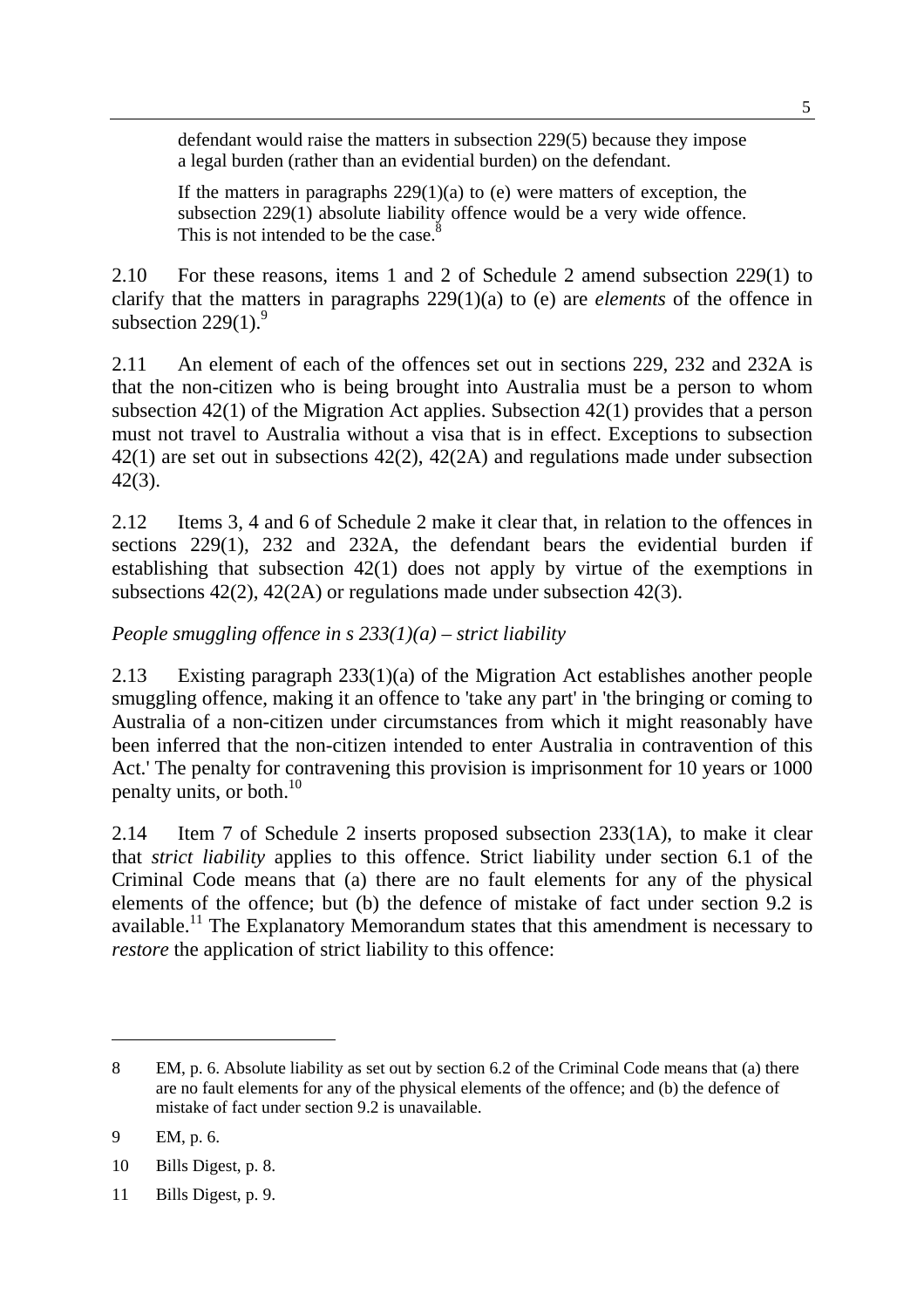Prior to the application of the Criminal Code to all offences against the Act, strict liability applied to the physical element of circumstance of the offence.

The physical element (ie: the circumstance element) in this offence is:

• 'the bringing of the non-citizen to Australia *under circumstances* where it might reasonably be inferred that the non-citizen intended to enter in contravention of the Migration Act'.

At the time the Criminal Code was applied to the Act, no provision was made for strict liability to apply to the physical element of circumstance of the offence in paragraph  $233(1)(a)$ .

The Criminal Code requires that if an offence is intended to be one of strict liability, it must be expressly stated. This is because there is a strong presumption that proof of fault is required in relation to an offence. As there was no such express statement of strict liability in relation to this aspect of the offence in paragraph  $233(1)(a)$ , the default element provisions provided for in subsection 5.6(2) of the Criminal Code were applied. These default provisions applied the fault element of 'recklessness' to the circumstance of the offence. This changes the offence as it had been construed prior to the application of the Criminal Code to the Act.<sup>[12](#page-15-0)</sup>

#### *Schedule 3 – The taking of securities*

2.15 Section 269(1) of the Migration Act provides that an authorised officer may require and take security for compliance with the provisions of the Migration Act or the regulations, or any condition imposed in pursuance of, or for the purposes of, the Migration Act or regulations.

2.16 Item 2 of Schedule 3 inserts a new subsection 269(1A) provides that, in certain circumstances, an authorised officer may require and take security under subsection 269(1), in relation to an application for a visa *before* a visa is granted.<sup>[13](#page-15-1)</sup>

- 2.17 Under new subsection 269(1A), an authorised officer may do this only if:
- the security is for compliance with conditions that will be imposed on the visa in pursuance of, or for the purposes of, this Act or the regulations, if the visa is granted; and
- the officer has indicated those conditions to the visa applicant.<sup>[14](#page-15-2)</sup>

2.18 The purpose of the amendment is intended to clear the uncertainty raised in the Federal Court decision of *Tutugri v Minister for Immigration and Multicultural Affairs* [1999] FCA 1785. In that case, the Federal Court raised significant doubts about the power of an authorised officer to request and take security for compliance

<span id="page-15-0"></span><sup>12</sup> EM, pp 9-10.

<span id="page-15-1"></span><sup>13</sup> EM, p. 14.

<span id="page-15-2"></span><sup>14</sup> EM, p. 14.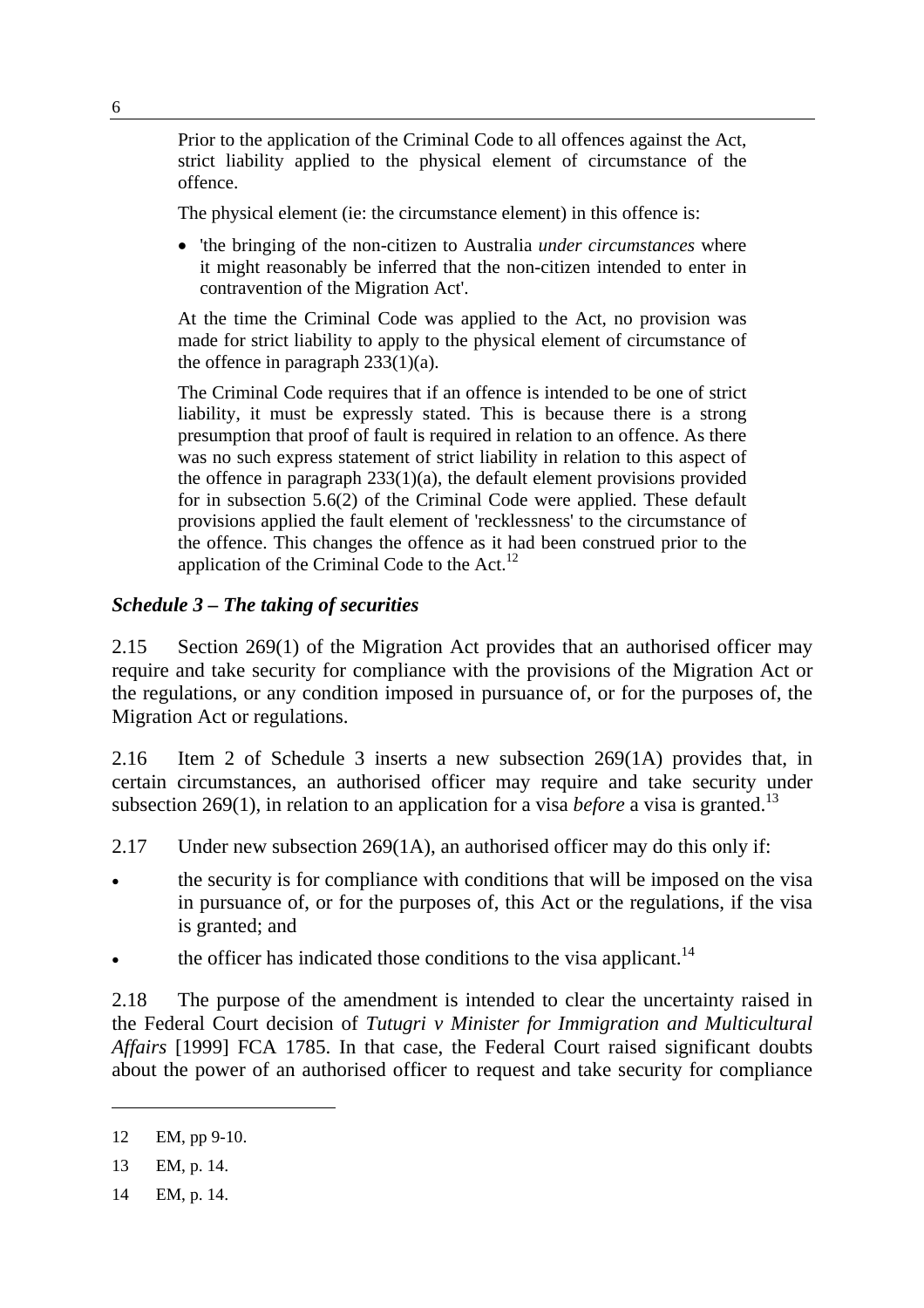with conditions to be imposed on a visa at a time before the visa is actually granted. The court considered that a condition on a visa does not bind the applicant until after the visa is granted. As such, a condition cannot be said to have been 'imposed prior to grant'. [15](#page-16-0)

2.19 The decision in *Tutugri* has presented difficulties from a practical point of view in the administration of security arrangements – the reason being, that a security must be able to be required before a visa is granted. Once the visa is granted, the holder can simply refuse to provide the security requested.<sup>[16](#page-16-1)</sup>

#### *Schedule 4 - Restrictions on bridging visa holders*

2.20 Section 48 of the Migration Act currently limits the visas that a non-citizen in the migration zone who does not hold a substantive visa, and who was refused a visa after last entering Australia or held a visa that was cancelled, can apply for. The Bill proposes by item 1 of Schedule 4 (headed 'Minor amendments') an amendment to section 48 stating that, for the purposes of the section, a non-citizen who, while holding a bridging visa, leaves and re-enters the migration zone is taken to have been continuously in the migration zone despite that travel.<sup>[17](#page-16-2)</sup>

 $\overline{a}$ 

<span id="page-16-2"></span>17 2002 Report, p. 5.

<span id="page-16-0"></span><sup>15</sup> EM, p. 14.

<span id="page-16-1"></span><sup>16</sup> EM, p. 14.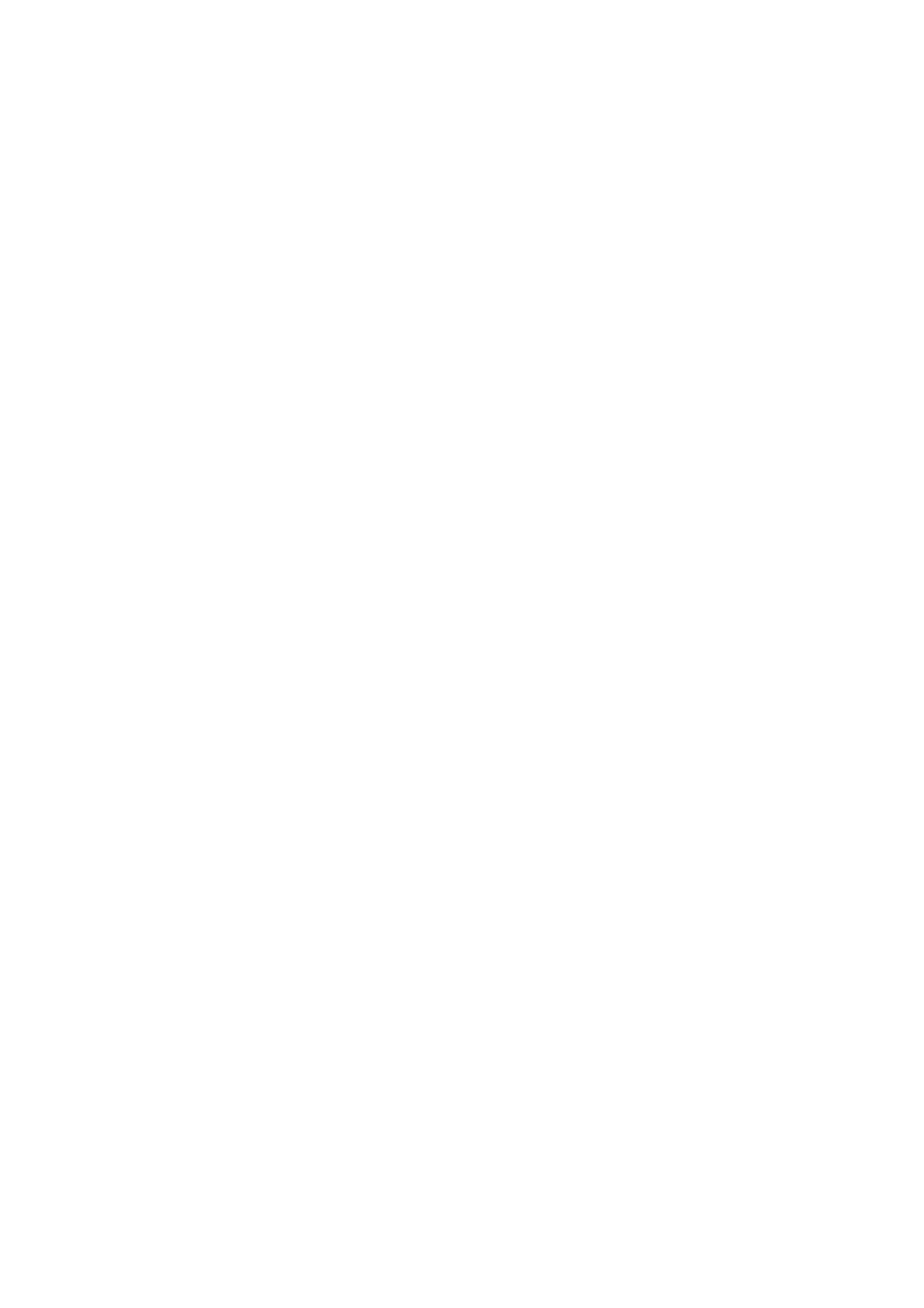### **CHAPTER 3**

### **CONSIDERATION OF THE BILL**

3.1 This chapter considers the main issues and concerns raised in the course of the committee's inquiry.

#### **Key Issues**

#### *Section 48(3) - Previous Recommendation*

3.2 In its 2002 Report on the Migration Legislation Amendment Bill (No. 1) 2002, the committee recommended that the bill be passed subject to two recommendations, only one of which is relevant to the current Bill. That recommendation related to the proposed amendment to section 48 of the Migration Act, which restricts the types of visas that a person can apply for once they have had a visa refused or cancelled (Schedule 4 of the Bill).

3.3 According to the 2002 Report, the proposed amendments to section 48 'caused more debate (and confusion) than any other in the Bill'. That is:

Many of the persons and organisations which sent submissions or gave evidence believed that [the amendments to section 48] meant that persons who held a bridging visa but whose application for a substantive visa had been rejected could no longer travel overseas to lodge an 'offshore' application, then return to Australia. They referred to what they saw as the long-standing and necessary practice known as the 'Buffalo shuffle' in the United States of America and the 'Auckland shuffle' in Australia by which people travel to the nearest point outside the country to lodge 'offshore' applications.<sup>[1](#page-18-0)</sup>

3.4 The committee noted that a careful reading of section 48 made it clear that the section only operated to restrict the visa applications that a person could make onshore. However, the committee recommended that the new subsection 48(3) be amended to include a form of words that clarified that the restriction in section 48 applied only to onshore applications.

3.5 This recommendation has not been taken up in the current Bill. The Department's submission outlines the reason for this:

[In its previous report, the committee] noted that there was some confusion around the provision and recommended a clarifying amendment be made. However the Committee also noted that the legal position was in fact correct.

The provision remains the same as originally drafted in the Migration Legislation Amendment Bill (No 1) 2002 as we consider that the legal

<span id="page-18-0"></span><sup>1 2002</sup> Report, pp. 12-13.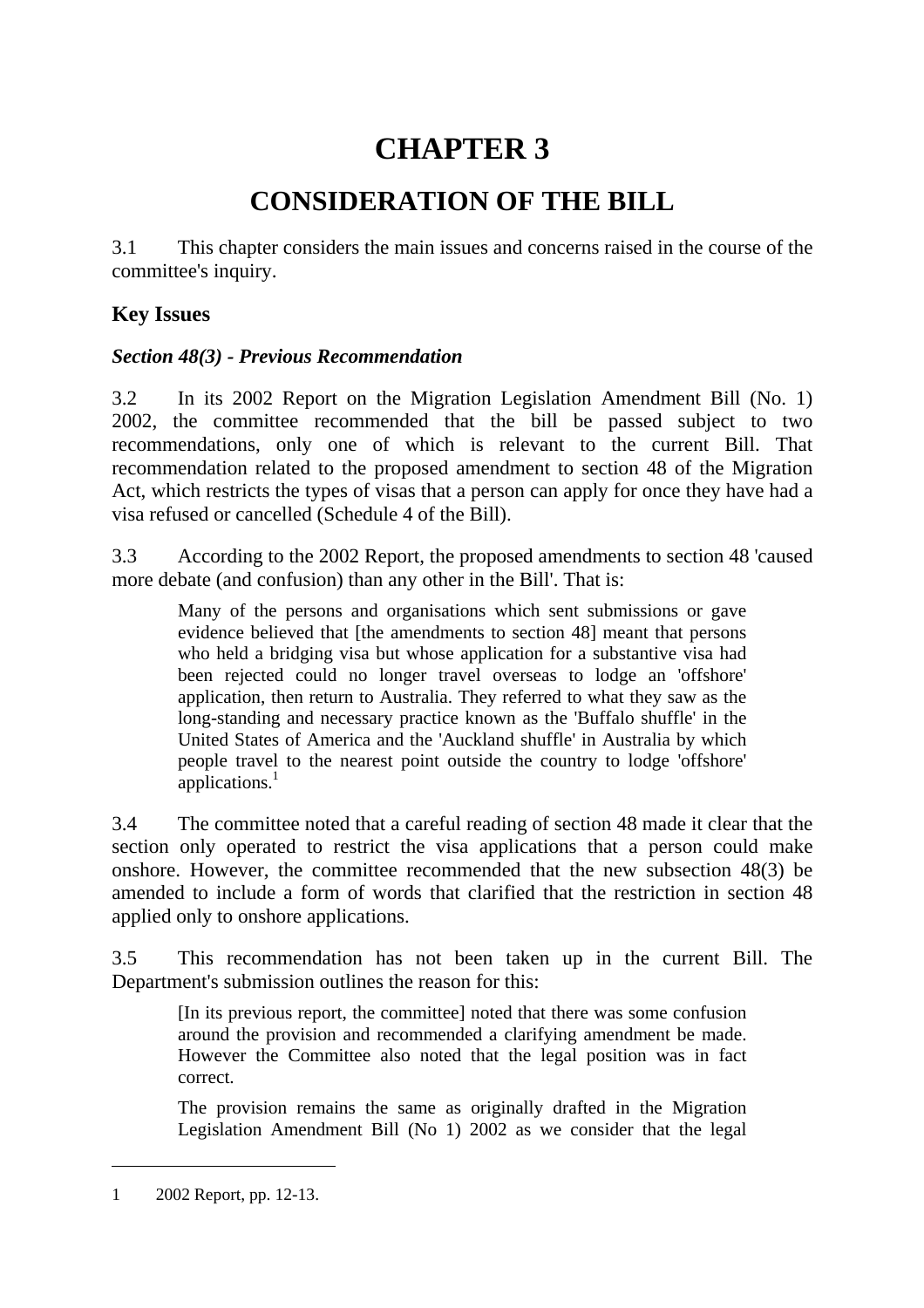effect of the provision is correct. The explanatory memorandum also makes it clear that the provision relates to [a] person seeking to apply for a visa when they are in Australia, not when they are offshore.<sup>[2](#page-19-0)</sup>

#### *Immigration status of the children of non-citizens*

3.6 Amnesty International Australia (Amnesty) suggested that there needs to be some form of immigration clearance for children born in Australia to non-citizens who are not immigration cleared. Amnesty argues that the fact that paragraph 172(1)(ba) does not provide for these children to be immigration cleared can be problematic because the child might have great difficulty obtaining a passport/travel documents from their parent's country of origin.

3.7 Amnesty cited the case of Naomi Leong as an example of this issue. Naomi was born while her mother, Virginia, was in immigration detention at Villawood. The Malaysian Government denied Naomi any lawful status to enter Malaysia.<sup>[3](#page-19-1)</sup>

3.8 Australian Lawyers for Human Rights (ALHR) have also noted that the status of children is now also subject to the provisions of the *Migration Amendment* (*DetentionArrangements*) Act 2005.<sup>4</sup> No further information was provided by ALHR regarding its concern in relation to the interaction between the current Bill and the Migration Amendment (Detention Arrangements) Act.

3.9 In the course of the committee's previous inquiry, the International Commission of Jurists suggested that the Bill should address other situations where children should be immigration cleared:

… just as the Bill proposes that children born in Australia to parents, at least one of whom is immigration cleared at the time of the child's birth, would be immigration cleared, so children born in Australia to parents who were subsequently given immigration clearance should also be immigration cleared[.5](#page-19-3)

3.10 During the previous inquiry, in response to this proposal, the Department stated that where a child was born to a person who did not hold a substantive visa and who had not been immigration cleared, if the person applied for and was granted a substantive visa, the Department would also have to examine whether or not the child was entitled to a visa at that time. The committee agreed with the Department on this point[.6](#page-19-4)

- <span id="page-19-2"></span>4 *Submission 2*, p. 1.
- <span id="page-19-3"></span>5 2002 Report, p. 7.
- <span id="page-19-4"></span>6 2002 Report, p. 7.

<span id="page-19-0"></span><sup>2</sup> *Submission 3*, p. 6.

<span id="page-19-1"></span><sup>3</sup> *Submission 1*, pp 1-2.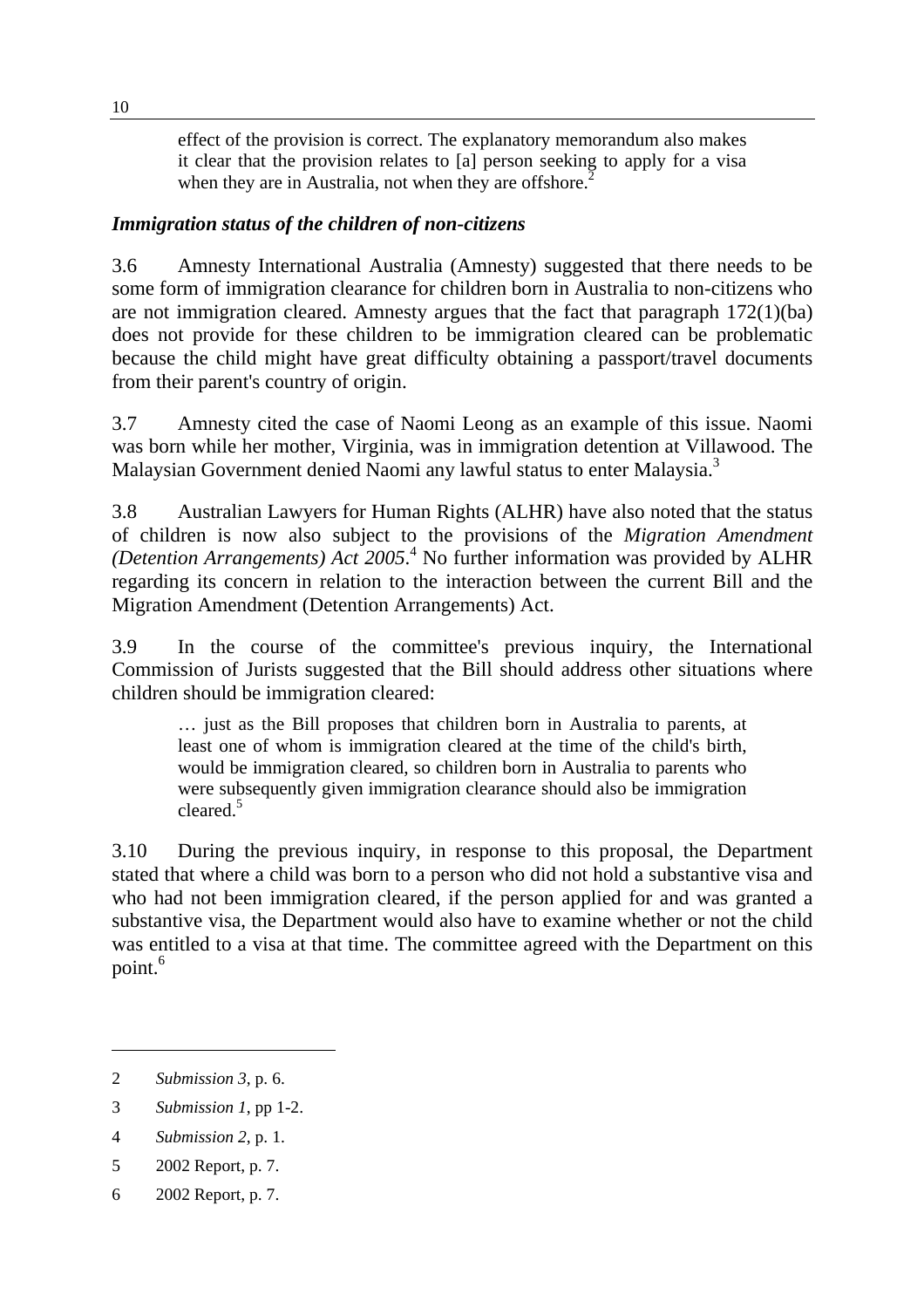#### *Strict liability in relation to people smuggling offences*

3.11 In the course of the previous inquiry, witnesses expressed concern about strict liability being applied to the people smuggling offence in paragraph 233(1)(a). For example, the Law Institute of Victoria argued that it was inappropriate for strict liability to apply to an element of an offence which carried a penalty of 10 years in prison and/or a fine of 1000 penalty units.<sup>7</sup>

3.12 In its submission to the current inquiry, the Department noted this concern, however, the Department reiterated that the reason for the amendment is to restore the offence to one of strict liability, as had been the case before the introduction of the Criminal Code:

We advised [the committee in 2002] that the effect of  $s233(1)(a)$  currently was to make it an offence for someone to participate in the bringing or coming of a non-citizen into Australia being reckless as to whether the noncitizen has a lawful right to come to Australia. Advice was given that [the] DPP had advised that because of the Criminal Code, the offence in section 233 had been altered.

The courts had interpreted the offence as being a strict liability offence and this had not been picked up in the harmonisation exercise undertaken [in 2001]. The amendment would ensure that the provision operated in the way it always had. It was being made a strict liability offence again.

[In its 2002 Report the committee] noted the concern in respect of strict liability but stated that the change from recklessness to strict liability was justified in the current context.<sup>[8](#page-20-1)</sup>

3.13 During the current inquiry the committee raised with the Department the fact that paragraph 233(1)(a) did not distinguish between the crew of a vessel who are asylum seekers fleeing persecution, and cases where the crew of a boat is profiting for assisting people to illegally enter Australia (people smuggling). The committee queried whether asylum seekers would be much worse off under the strict liability provision than under the current provision which requires 'recklessness'.

3.14 The Department noted that strict liability would apply to the physical objective element of the offence in paragraph  $233(1)(a)$ : the bringing or coming to Australia of a non-citizen under circumstances where it might reasonably have been inferred that the non-citizen intended to enter Australia in contravention of the Migration Act. The Department stated that, as strict liability applies to the objective element of the offence, 'it is unlikely that an individual would be more liable to be prosecuted if section 233 is a strict liability offence than if the provision has a  $recklessness element<sup>9</sup>$  $recklessness element<sup>9</sup>$  $recklessness element<sup>9</sup>$ 

<span id="page-20-0"></span><sup>7 2002</sup> Report, p. 9.

<span id="page-20-1"></span><sup>8</sup> *Submission 3*, p. 4.

<span id="page-20-2"></span><sup>9</sup> Answers to Questions on Notice, 6 September 2006, *Submission 3A*, p. 1.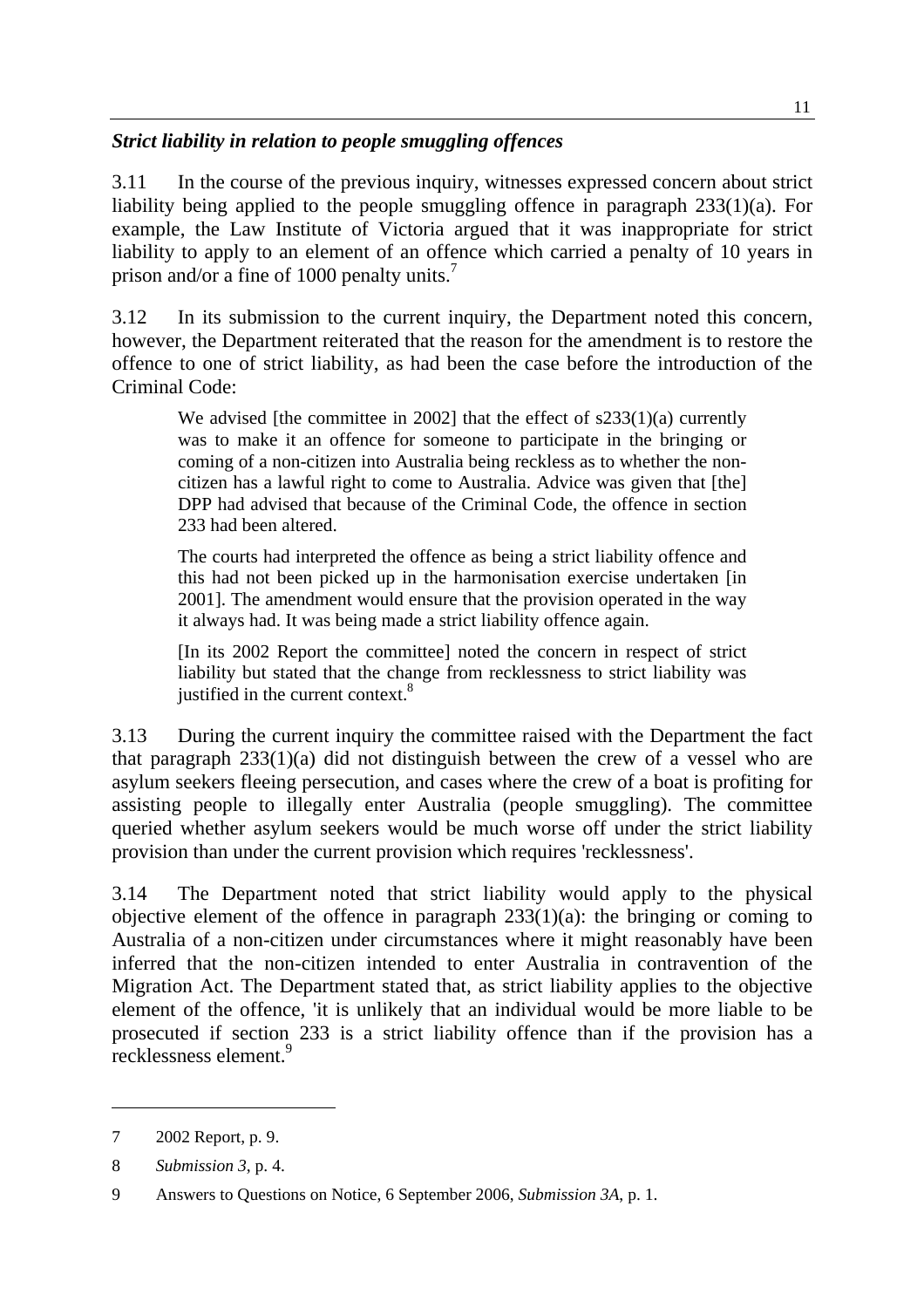3.15 Further, the Department also stated that the provisions do not have a disproportionate impact on asylum seekers:

The decision to prosecute an individual under these provisions is determined on a case-by-case basis. Depending on the circumstances of a case, a decision may be made that it may be inappropriate to prosecute an asylum seeker under these provisions. Ultimately, a decision on whether to prosecute rests with the Commonwealth Director of Public Prosecutions who will consider whether the public interest requires a prosecution to be pursued.<sup>[10](#page-21-0)</sup>

3.16 The committee also asked the Department whether it was possible for paragraph 233(1)(a) to be amended in a way to maintain strict liability but to distinguish between a skipper of a boat who is an asylum seeker (and carrying other asylum seekers) and cases where there is a clear profit motive for the skipper involved in people smuggling.

3.17 The Department does not believe such an amendment should be made because it would lead to unjustified claims for asylum:

The existing prosecution provisions form part of Australia's response to people smuggling by providing a mechanism to prosecute people smugglers and crew members who bring people unlawfully into Australia. A proposed exception to these provisions for any person who has made an asylum claim may encourage unmeritorious claims made solely for the purpose of avoiding potential prosecution.<sup>[11](#page-21-1)</sup>

#### **Committee view**

3.18 The committee has previously recommended that the provisions of this Bill be passed by the Senate, and will make the same recommendation in this report.

3.19 However, there are two issues that the committee will briefly address.

3.20 Firstly, the committee is disappointed that the Department does not appear to appreciate the need for clarity in legislative drafting. The committee accepts that the amendments proposed to subsection 48(3), as currently drafted, are legally correct. However, the committee does not understand the Department's reluctance to insert a simple clarifying statement into section 48(3) which would alleviate the confusion which seems to have surrounded this provision.

#### **Recommendation 1**

**3.21 The committee recommends that subsection 48(3) of the Bill be amended to include a statement that section 48 applies only to onshore visa applications.** 

<span id="page-21-0"></span><sup>10</sup> Answers to Questions on Notice, 6 September 2006, *Submission 3A*, p. 1.

<span id="page-21-1"></span><sup>11</sup> Answers to Questions on Notice, 6 September 2006, *Submission 3A*, p. 3.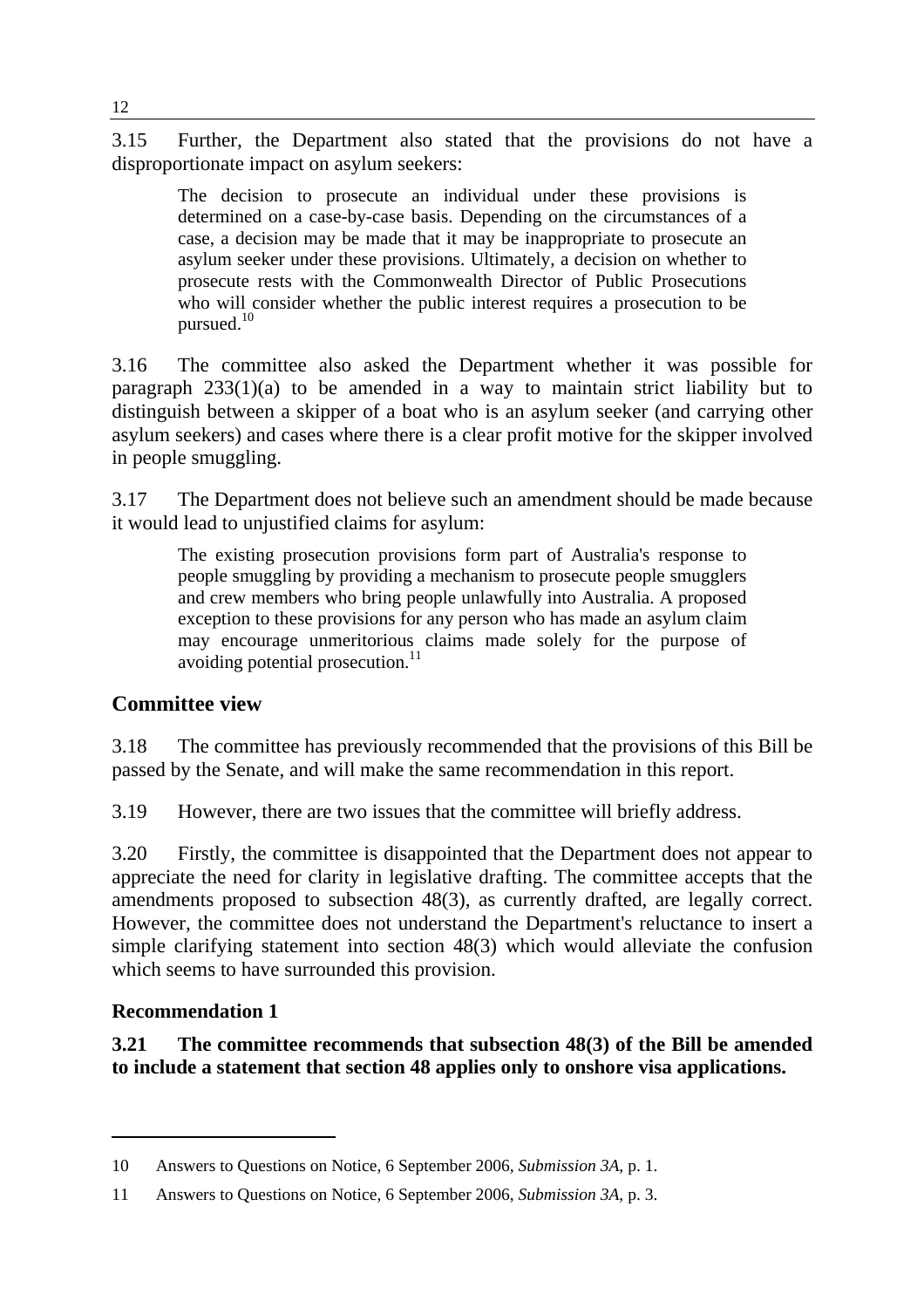3.22 The committee has considered the issue of strict liability in the context of the offence in paragraph  $233(1)(a)$ . While the committee is still concerned about the impact of the amendments on boat skippers (and crew) who are themselves asylum seekers, the committee accepts the Department's explanation as to why this group cannot be excluded from the offence in paragraph  $233(1)(a)$ .

#### **Recommendation 2**

**3.23 Subject to the above recommendation, the committee recommends that the Senate pass the Bill.** 

**Senator Marise Payne** 

**Committee Chair**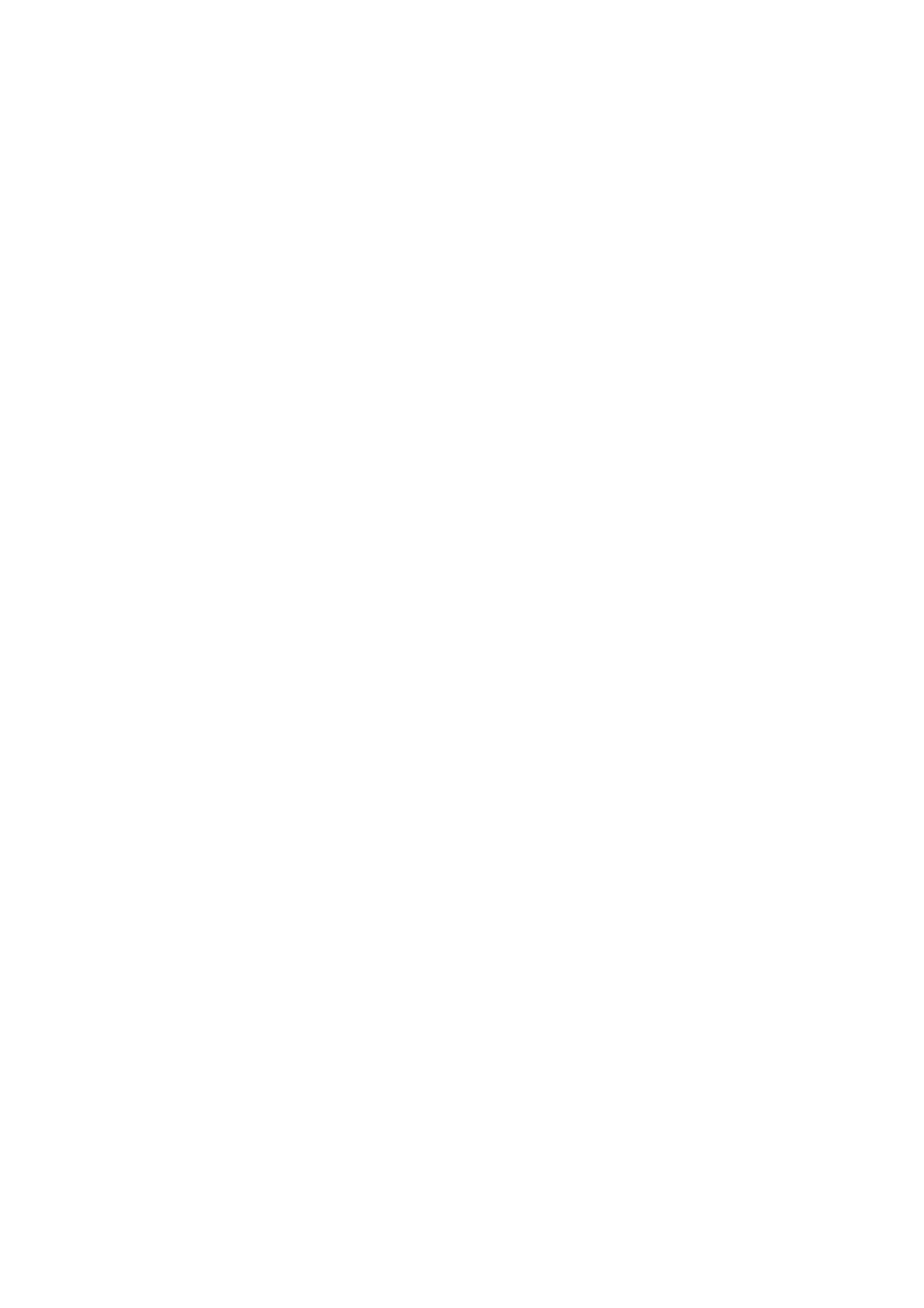## **Additional Comments by the Australian Democrats**

1.1 Whilst I am broadly supportive of the views expressed by the majority of the Committee, I am concerned about the fairness of applying strict liability in the circumstances proposed in this Bill. It is also an extremely broad provision without any safeguards or protection for people who may be asylum seekers. This issue was raised by a number of submitters in hearings under the predecessor Bill and I am concerned that these have again been ignored in the current Bill.

1.2 The broad nature of the provision is worrying because it does not distinguish between the operator of the boat including its crew and that of potential asylum seekers fleeing persecution. DIMA has specifically refused to address this issue citing that it will lead to unjustified claims for asylum. DIMA has also specifically stated that the provisions are not designed to have a disproportionate impact on asylum seekers citing that the decision to prosecute an individual under these provisions will be determined on a case by case basis. This may sound reasonable in theory. However, since the Committee first considered a similar provision four years ago, we have had the opportunity to see how fairly the government administers provisions relating to allegations of people smuggling, particularly when it involves asylum seekers.

1.3 The facts show that genuine refugees have been subjected to separation from families and jailing as a direct result of the approach of the Federal Government. Commitments given by the government in Parliament that people smuggling provisions would not affect genuine asylum seekers and refugees and would only target those who profiteer from people smuggling have been shown to be false.

1.4 An example of this<sup>1</sup> is the treatment involved in the arrival of 53 Vietnamese asylum seekers who arrived at Port Headland on 1 July 2003, aboard the vessel Hao Kiet. The man who owned and skippered the boat was Mr Van Tol Tran, a fisherman from southern Vietnam, who was accompanied by his wife and two teenage children and the 49 other asylum seekers. Also on board was Mr Hao Van Nguyen, an Australian citizen who was a relative of some of the asylum seekers.

1.5 Mr Nguyen was charged with people smuggling in a complaint sworn on the 3 July 2003, even though there was no evidence that he had financially benefited from assisting the asylum seekers to flee.

1.6 On the 25th August 2003 charges were bought against Mr Tran and his relative, Mr Lai and they were transferred from Christmas Island to Hakea prison in Western Australia as a remand prisoner. Mr Lai was separated from his young son and Mr Tran from his wife and children. On the 17 March 2004, Tol Van Tran was

<span id="page-24-0"></span><sup>1</sup> Excerpts taken from Ms Kaye Bernard's submission No 169, Senate Legal and Constitutional Committees Inquiry into the Operation and Administration of the Migration Act 1958.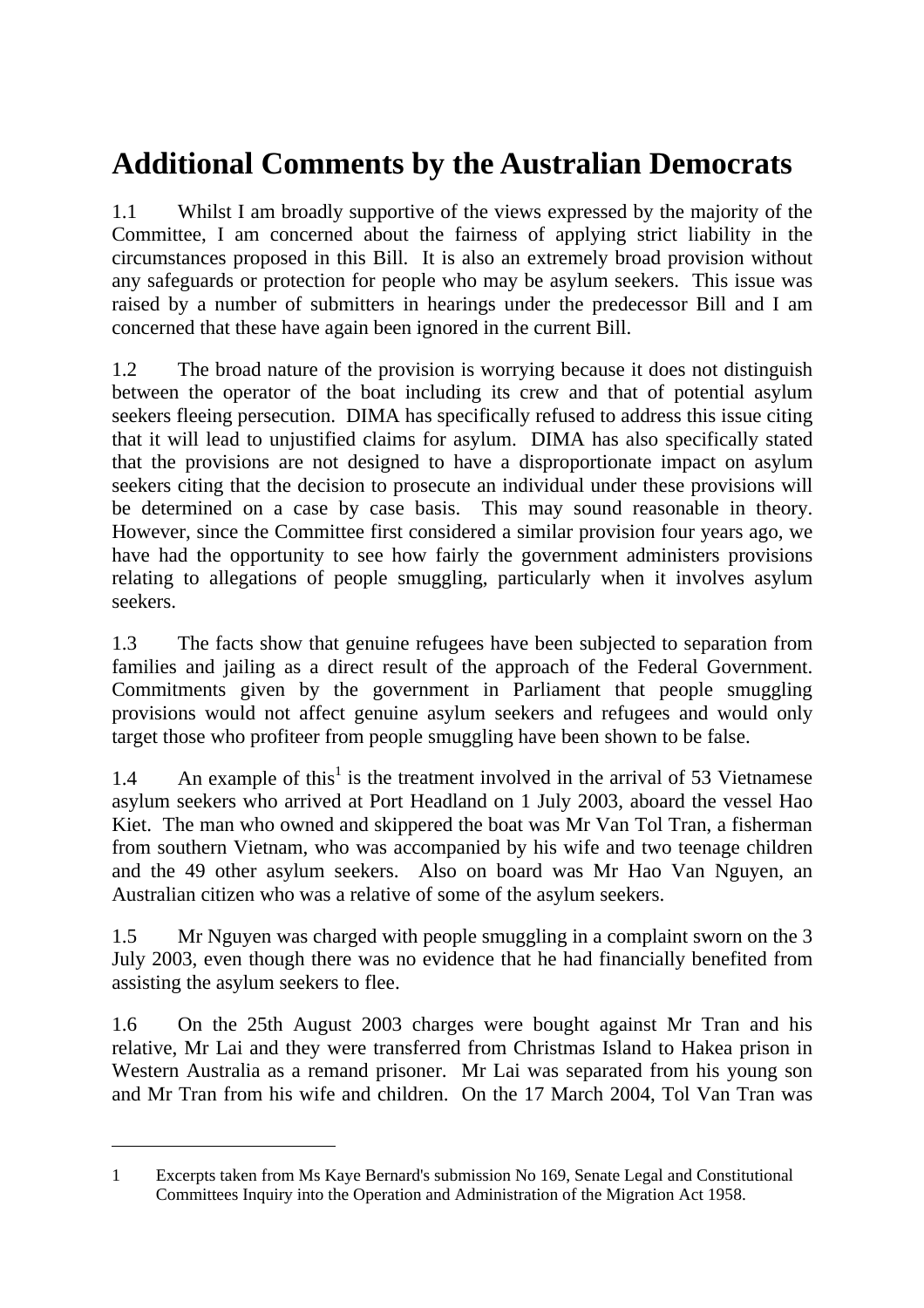convicted of one count of 'facilitating' the bringing to Australia of a group of persons pursuant to Section 232A of the Migration Act 1958 ('the Act'). Mr Tran was subsequently sentenced to the minimum mandatory term of 5 years imprisonment, eligible for parole after 3 years, pursuant to section  $233C(2)$  and (3) of the Act.

1.7 The sentencing comments by the Judge said:

"This group are now caught in the mandatory sentencing regime put in place to protect Australia from organised gangs involved in people smuggling for base motives of greed. I raise these matters because of my belief that this case may be one where the Commonwealth Executive will need to intervene, relying on the prerogative of mercy, to alleviate the harshness of the mandatory sentencing regime that I am required to apply."

"I would have considered imposing a sentence of three years with the possibility of a suspended sentence because of the time already spent in custody. I now have to sentence you to five years with a minimum of three years. (It may be) the mandatory sentence is too severe in all the circumstances in this case."

1.8 Crown Prosecutor at the original trial: Mr Hilton Dembo said:

"The venture was not for profit ie contrary to the spirit of the second reading speech which indicated that the section was enacted inter alia to stop those involved in people smuggling for profit"

1.9 After serving part of that sentence at Acacia prison in Western Australia, Mr Tran's conviction was quashed on appeal in the Perth Supreme Court of Appeals on the 22 March 2005 and a retrial ordered for October 2005 in the Perth District Court.

1.10 Mr Tran had a successful bail hearing on the 17 June 2005 and was released into the detention supervision of the Immigration Department on the 18 June 2005 and reunited with his family. Mr Tran's application was subject to a favourable decision at the Refugee Review Tribunal in June 2005 and was considered a person to whom Australia has protection obligations under the Refugees Convention. Mr Tran and his family were all finally released from detention on Temporary Protection Visas.

1.11 It is appropriate to note that in the second reading speech to the Migration Legislation Bill (No.1) which created the penalty for the offence, commonly known as 'people smuggling', provided for in s 232A of the Migration Act, the then Parliamentary Secretary, Mr Slipper specifically stressed that<sup>[2](#page-25-0)</sup>:

**"…Refugees are not at risk from these provisions. This is because the refugees Convention to which Australia is a party, provides that refugees are not to be subjected to penalties on account of their illegal entry of presence in the country of first refuge."**

<span id="page-25-0"></span><sup>2</sup> House of Representatives Hansard, 30 June, 1999 page 7992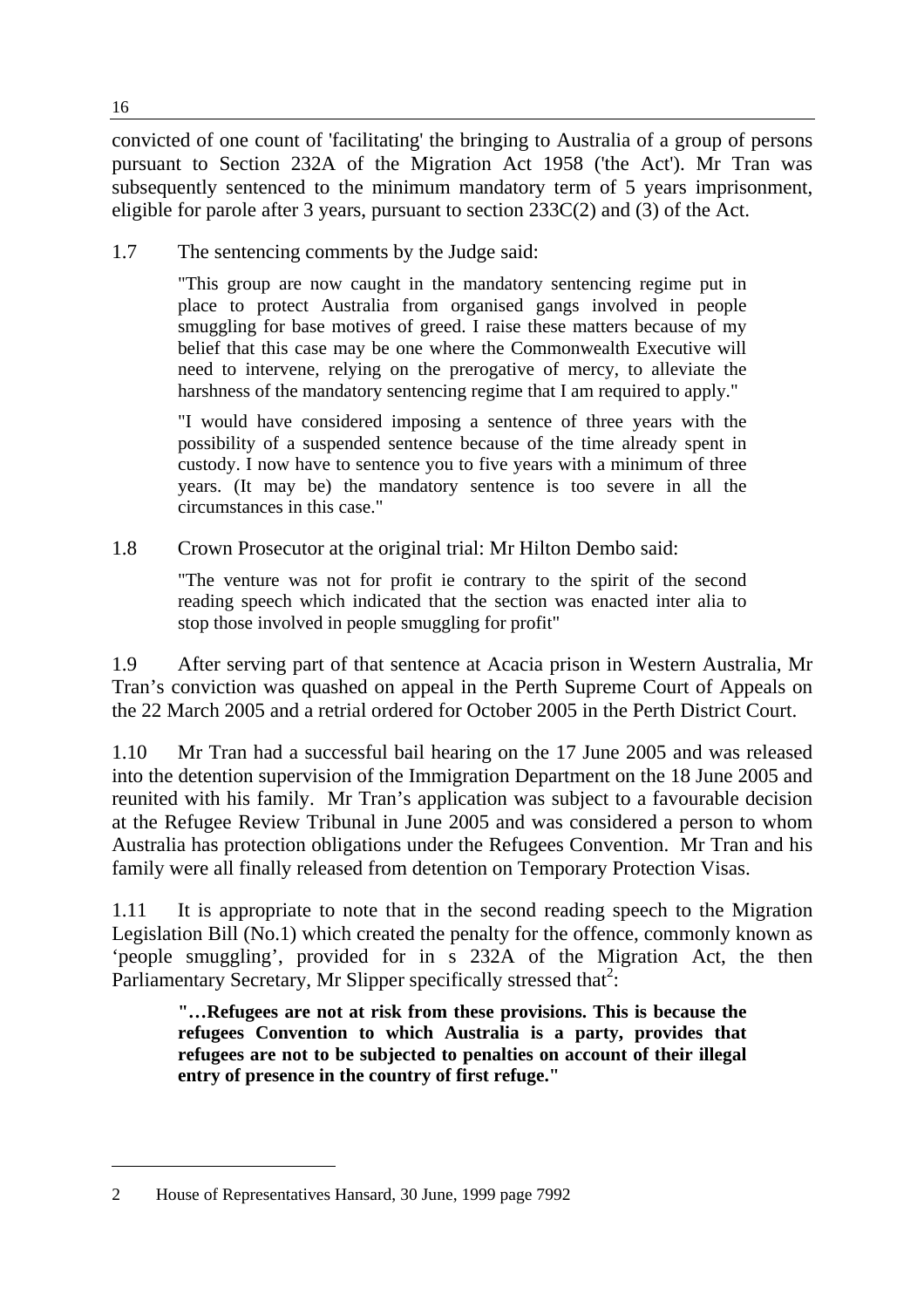#### **"I want to make it clear that this legislation is primarily aimed at the profiteers from people trafficking who organise individuals or groups to enter Australia illegally or for a fee"**

1.12 There are other cases<sup>3</sup> where refugee men who arrived on boats seeking asylum were convicted of people smuggling, and despite being assessed as refugees by Australia, DIMIA put up the people smuggling convictions as 'character barriers' as an obstacle for the men being issued with protection visas. Appeals to the AAT (Administrative Appeals Tribunal) by the refugee men were successful and the Department's decisions overturned.

1.13 As mentioned above in the Judge's comments in sentencing Mr Tran, Section 233C of the Migration Act, now contains mandatory sentencing provisions which apply in relation to people smuggling offences under Sections 233A and 233B. The mandatory sentencing provisions were contained in amongst the seven pieces of legislation guillotined through the Senate on 26th September, 2001 in the wake of Tampa incident and on the eve of the 2001 federal election.

1.14 These provisions were not justified at the time, and became law only due to the heated political climate of the time. Since then, we have the example of Mr Tran and Mr Nguyen being charged for offences when neither were profiteering in any way, and Mr Tran was clearly a bona fide asylum seeker. This has shown that mandatory sentencing provisions can produce patently unjust outcomes.

1.15 The Senate should take the opportunity presented by this legislation to repeal the mandatory sentencing provisions contained in Section 233C. For similar reasons, the Senate should not agree to introducing strict liability

**Senator Andrew Bartlett** 

**Australian Democrats** 

<span id="page-26-0"></span><sup>3</sup> SRBBBB and Minister for Immigration and Multicultural and Indigenous Affairs [2003] AATA 1066 (24 October 2003) and SRCCCC and Minister for Immigration and Multicultural and Indigenous Affairs [2004] AATA 315 (26 March 2004)